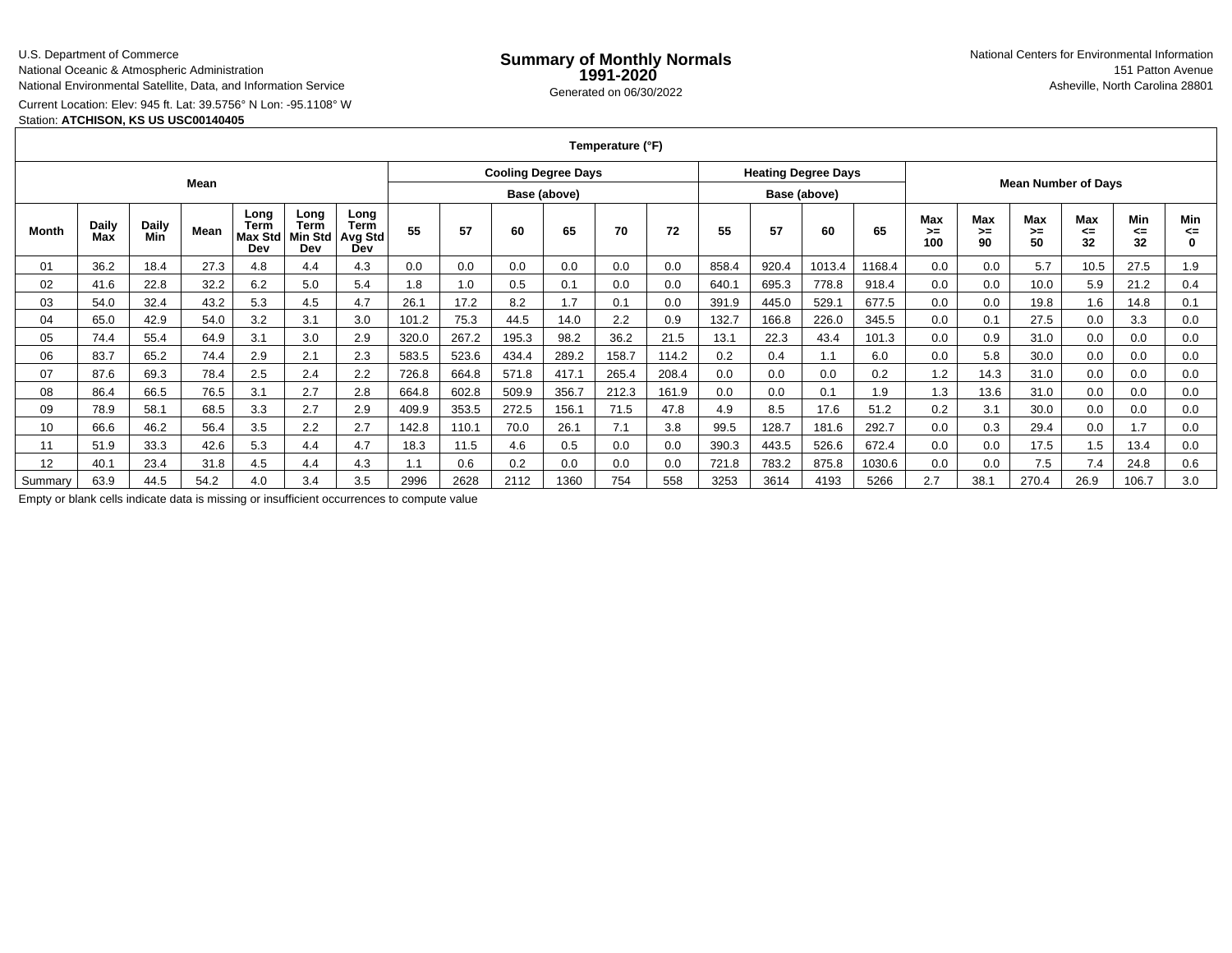U.S. Department of Commerce

National Oceanic & Atmospheric Administration

National Environmental Satellite, Data, and Information Service

Current Location: Elev: 945 ft. Lat: 39.5756° N Lon: -95.1108° WStation: **ATCHISON, KS US USC00140405**

**Precipitation (in.)**

|         | Precipitation (in.) |           |           |                            |                                                                                                                        |       |       |       |  |  |  |  |  |  |
|---------|---------------------|-----------|-----------|----------------------------|------------------------------------------------------------------------------------------------------------------------|-------|-------|-------|--|--|--|--|--|--|
|         | <b>Totals</b>       |           |           | <b>Mean Number of Days</b> | Precipitation Probabilities<br>Probability that precipitation will be<br>equal to or less than<br>the indicated amount |       |       |       |  |  |  |  |  |  |
|         | <b>Means</b>        |           |           | <b>Daily Precipitation</b> | <b>Monthly Precipitation<br/>vs. Probability Levels</b>                                                                |       |       |       |  |  |  |  |  |  |
| Month   | Mean                | $>= 0.01$ | $>= 0.10$ | $>= 0.50$                  | $>= 1.00$                                                                                                              | 0.25  | 0.50  | 0.75  |  |  |  |  |  |  |
| 01      | 0.93                | 5.0       | 3.0       | 0.3                        | 0.0                                                                                                                    | 0.46  | 0.77  | 1.40  |  |  |  |  |  |  |
| 02      | 1.20                | 5.0       | 3.0       | 0.8                        | 0.1                                                                                                                    | 0.55  | 1.08  | 1.63  |  |  |  |  |  |  |
| 03      | 1.92                | 7.3       | 4.2       | 1.3                        | 0.3                                                                                                                    | 0.89  | 1.67  | 3.19  |  |  |  |  |  |  |
| 04      | 3.42                | 9.6       | 6.7       | 2.4                        | 0.8                                                                                                                    | 2.33  | 3.27  | 4.48  |  |  |  |  |  |  |
| 05      | 5.32                | 11.1      | 7.8       | 3.4                        | 1.5                                                                                                                    | 3.47  | 4.93  | 6.89  |  |  |  |  |  |  |
| 06      | 4.87                | 9.6       | 6.9       | 3.1                        | 1.5                                                                                                                    | 2.76  | 4.12  | 6.92  |  |  |  |  |  |  |
| 07      | 5.17                | 8.7       | 6.3       | 3.3                        | 1.9                                                                                                                    | 2.51  | 3.83  | 5.71  |  |  |  |  |  |  |
| 08      | 3.75                | 8.0       | 5.7       | 2.2                        | 1.1                                                                                                                    | 1.83  | 3.42  | 5.43  |  |  |  |  |  |  |
| 09      | 3.48                | 7.6       | 5.6       | 2.4                        | 1.0                                                                                                                    | 2.19  | 3.14  | 4.45  |  |  |  |  |  |  |
| 10      | 3.10                | 6.9       | 4.9       | 2.3                        | 0.9                                                                                                                    | 1.32  | 2.60  | 4.34  |  |  |  |  |  |  |
| 11      | 1.81                | 5.2       | 3.5       | 1.2                        | 0.5                                                                                                                    | 0.80  | 1.55  | 2.61  |  |  |  |  |  |  |
| 12      | 1.41                | 5.0       | 2.9       | 0.9                        | 0.3                                                                                                                    | 0.78  | 1.17  | 2.03  |  |  |  |  |  |  |
| Summary | 36.38               | 89.0      | 60.5      | 23.6                       | 9.9                                                                                                                    | 19.89 | 31.55 | 49.08 |  |  |  |  |  |  |

Empty or blank cells indicate data is missing or insufficient occurrences to compute value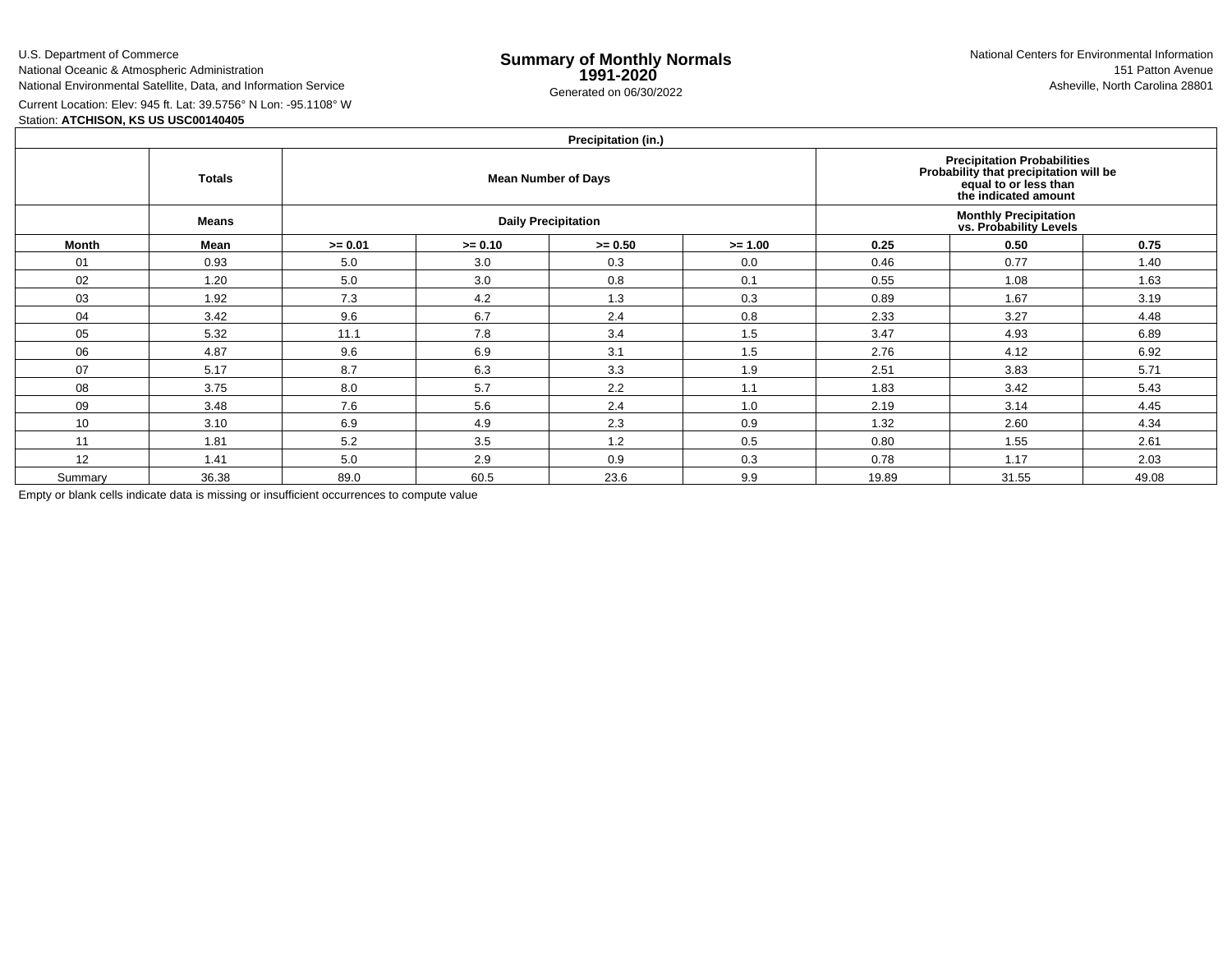## U.S. Department of Commerce

National Oceanic & Atmospheric Administration

# National Environmental Satellite, Data, and Information Service

Current Location: Elev: 945 ft. Lat: 39.5756° N Lon: -95.1108° W

# Station: **ATCHISON, KS US USC00140405**

|         | Snow (in.)       |                            |     |     |      |       |      |      |                          |     |                                                                                                  |                                                                                                          |      |  |  |
|---------|------------------|----------------------------|-----|-----|------|-------|------|------|--------------------------|-----|--------------------------------------------------------------------------------------------------|----------------------------------------------------------------------------------------------------------|------|--|--|
|         | <b>Totals</b>    | <b>Mean Number of Days</b> |     |     |      |       |      |      |                          |     |                                                                                                  | <b>Snow Probabilities</b><br>Probability that snow will be equal to<br>or less than the indicated amount |      |  |  |
|         | <b>Means</b>     | Snowfall >= Thresholds     |     |     |      |       |      |      | Snow Depth >= Thresholds |     | Monthly Snow vs. Probability Levels<br>Values derived from the<br>incomplete gamma distribution. |                                                                                                          |      |  |  |
| Month   | Snowfall<br>Mean | 0.01                       | 1.0 | 3.0 | 5.00 | 10.00 |      | 3    | 5                        | 10  | .25                                                                                              | .50                                                                                                      | -75  |  |  |
| 01      | 5.00             | 2.9                        | 1.7 | 0.6 | 0.1  | 0.0   | 8.0  | 4.3  | 1.5                      | 0.4 | 1.80                                                                                             | 4.30                                                                                                     | 7.10 |  |  |
| 02      | 4.80             | 2.4                        | 1.5 | 0.6 | 0.1  | 0.0   | 6.5  | 3.5  | 1.3                      | 0.1 | 1.00                                                                                             | 3.50                                                                                                     | 9.20 |  |  |
| 03      | 1.80             | 0.9                        | 0.7 | 0.2 | 0.0  | 0.0   | 2.2  | 0.8  | 0.5                      | 0.0 | 0.00                                                                                             | 1.00                                                                                                     | 2.30 |  |  |
| 04      | 0.40             | 0.3                        | 0.2 | 0.0 | 0.0  | 0.0   | 0.2  | 0.0  | 0.0                      | 0.0 | 0.00                                                                                             | 0.00                                                                                                     | 0.00 |  |  |
| 05      | 0.00             | 0.0                        | 0.0 | 0.0 | 0.0  | 0.0   | 0.0  | 0.0  | 0.0                      | 0.0 | 0.00                                                                                             | 0.00                                                                                                     | 0.00 |  |  |
| 06      | 0.00             | 0.0                        | 0.0 | 0.0 | 0.0  | 0.0   | 0.0  | 0.0  | 0.0                      | 0.0 | 0.00                                                                                             | 0.00                                                                                                     | 0.00 |  |  |
| 07      | 0.00             | 0.0                        | 0.0 | 0.0 | 0.0  | 0.0   | 0.0  | 0.0  | 0.0                      | 0.0 | 0.00                                                                                             | 0.00                                                                                                     | 0.00 |  |  |
| 08      | 0.00             | 0.0                        | 0.0 | 0.0 | 0.0  | 0.0   | 0.0  | 0.0  | 0.0                      | 0.0 | 0.00                                                                                             | 0.00                                                                                                     | 0.00 |  |  |
| 09      | 0.00             | 0.0                        | 0.0 | 0.0 | 0.0  | 0.0   | 0.0  | 0.0  | 0.0                      | 0.0 | 0.00                                                                                             | 0.00                                                                                                     | 0.00 |  |  |
| 10      | 0.30             | 0.1                        | 0.1 | 0.0 | 0.0  | 0.0   | 0.1  | 0.0  | 0.0                      | 0.0 | 0.00                                                                                             | 0.00                                                                                                     | 0.00 |  |  |
| 11      | 0.90             | 0.6                        | 0.3 | 0.1 | 0.0  | 0.0   | 0.6  | 0.3  | 0.1                      | 0.0 | 0.00                                                                                             | 0.00                                                                                                     | 0.60 |  |  |
| 12      | 3.80             | 2.5                        | 1.5 | 0.5 | 0.2  | 0.0   | 5.0  | 2.6  | 1.4                      | 0.1 | 0.40                                                                                             | 1.70                                                                                                     | 3.70 |  |  |
| Summary | 17.0             | 9.7                        | 6.0 | 2.0 | 0.4  | 0.0   | 22.6 | 11.5 | 4.8                      | 0.6 | 3.2                                                                                              | 10.5                                                                                                     | 22.9 |  |  |

Empty or blank cells indicate data is missing or insufficient occurrences to compute value